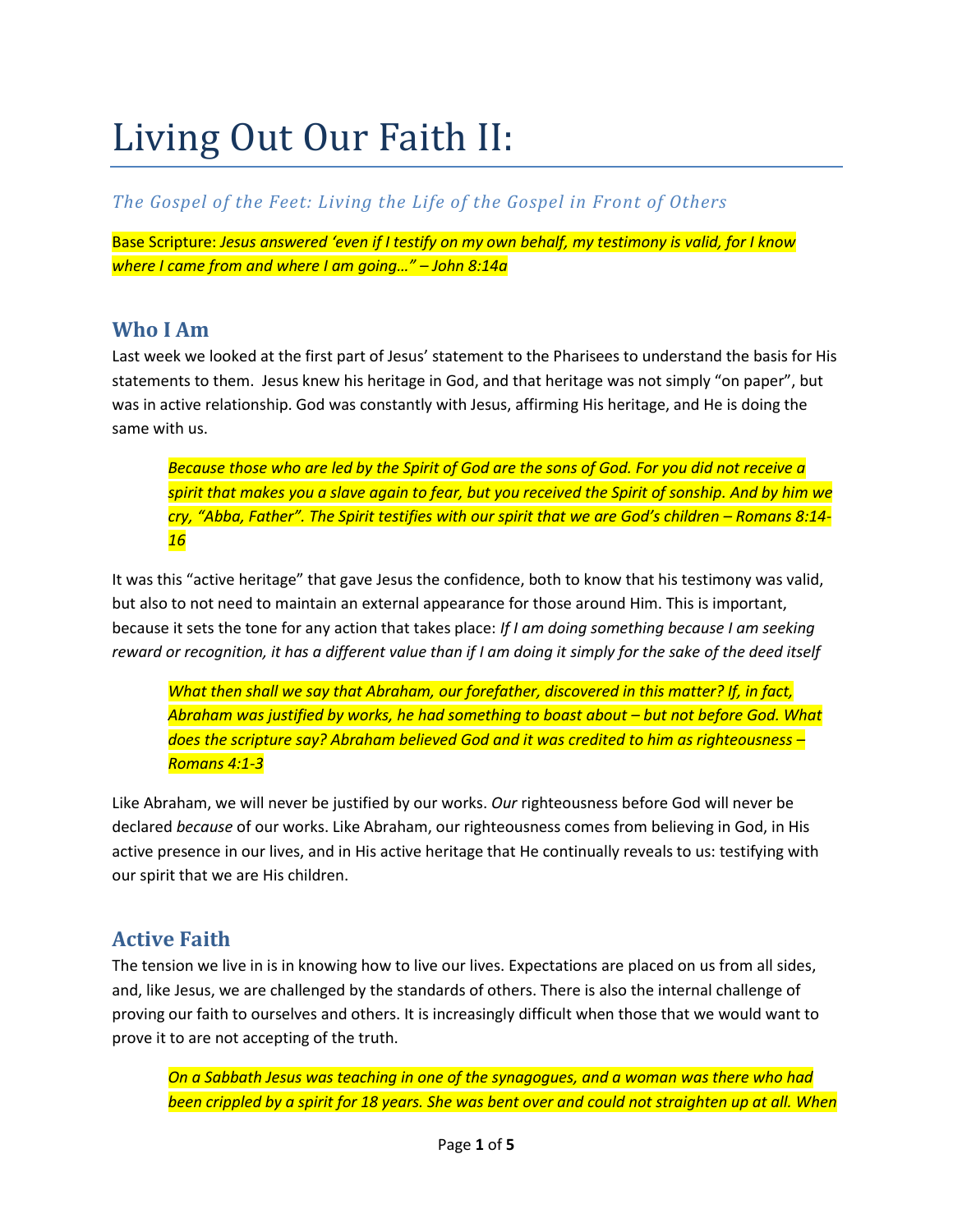*Jesus saw her, he called her forward and said to her, woman, you are set free from your infirmity. Then he put his hands on her, and immediately she straightened up and praised God – Luke 13:10-12*

Jesus was doing what was natural to Him: teaching in the synagogue. He was not there looking for a miracle that would help justify His position. In fact, on many occasions Jesus would give people the "out", letting them choose what they wanted. His focus was on communicating what He was receiving from the Father when he received it. On this occasion, for Jesus, the declaration of the Word and the acting out of the Word were coming from the same source, and neither was done to prove who He was. Both were done, not only out of who He was with His Father in relationship, but we see from Jesus' repeated statements that these were done at the very beckoning of the Father.

| <b>John 8:28</b> | So Jesus said, "When you have lifted up the Son of Man, then you will<br>know that I am [the one I claim to be] and that I do nothing on my own<br>but speak just what the Father has taught me. |
|------------------|--------------------------------------------------------------------------------------------------------------------------------------------------------------------------------------------------|
| John 12:49       | For I did not speak of my own accord, but the Father who sent me<br>commanded me what to say and how to say it.                                                                                  |
| John 14:10       | Don't you believe that I am in the Father, and that the Father is in me?<br>The words I say to you are not just my own. Rather, it is the Father,<br>living in me, who is doing his work.        |

*You are the light of the world. A city on a hill cannot be hidden. Neither do people light a lamp and put it under a bowl. Instead they put it on its stand, and it gives light to everyone in the house. In the same way, let your light shine before men that they may see your good deeds and praise your Father in heaven – Matthew 5:14-16*

What we see in Elijah is a man who spent his time listening to God, and doing just what he was told to do

Jesus gave his followers the principal that he demonstrated in the synagogue. Jesus **was** the light, and was simply letting that light shine. In that way, people saw his "good works", or saw (perceived) that his works were good.

*After a long time, in the third year, the word of the Lord came to Elijah: "Go and present yourself to Ahab, and I will send rain on the land."… Elijah stepped forward and prayed, "Lord, the God of Abraham, Isaac and Israel, let it be known today that you are God in Israel and that I am your servant and have done all these things at your command." – I Kings 18:1,36*

On the outside, Elijah could be seen as this great man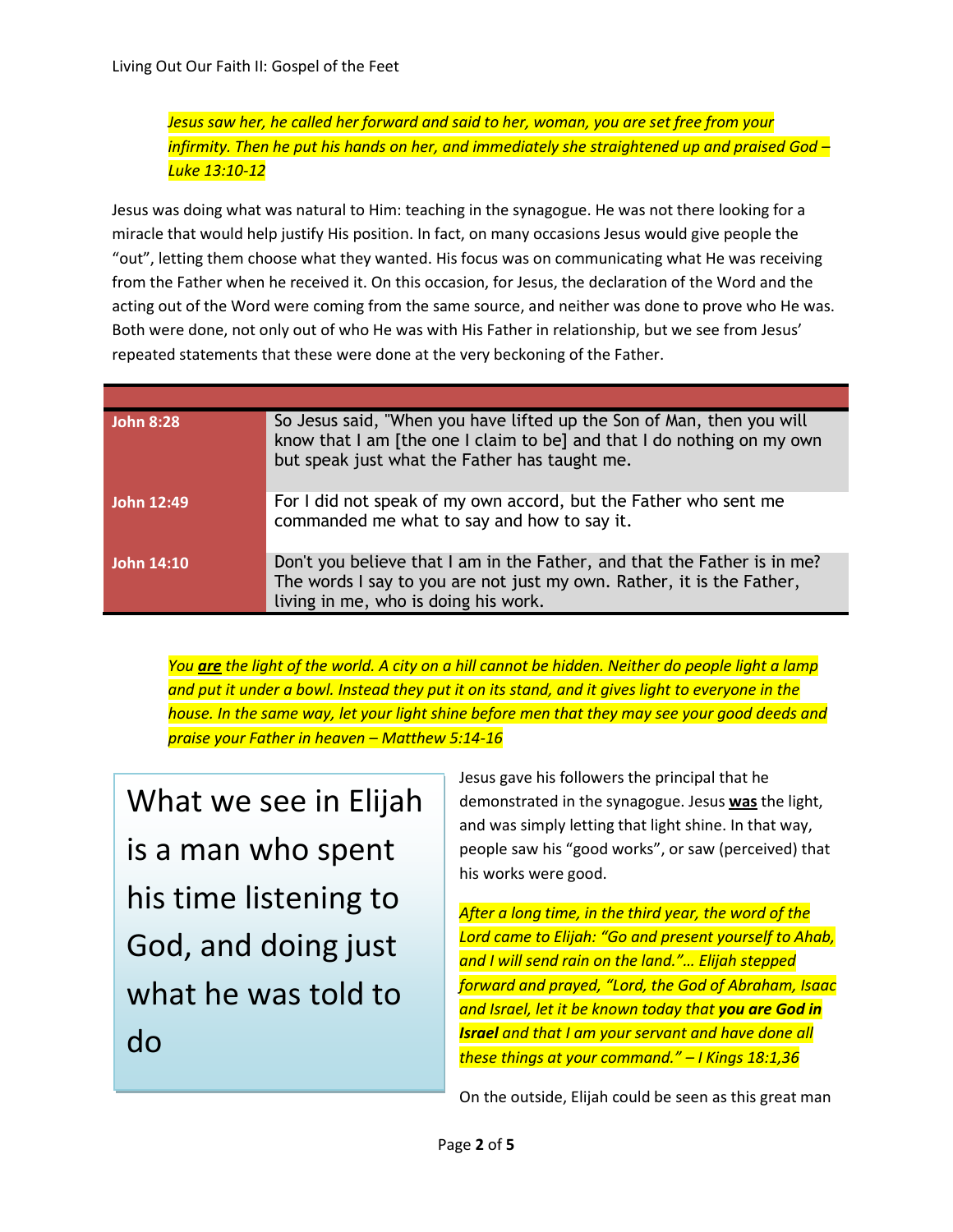of faith, that only a prophet could have that type of impact. We look at Elijah as if he is out of our league, that we need to have a similar calling to move in the power that he moved in. Yet, what we see in Elijah is a man who spent his time listening to God, and doing just what he was told to do. Even his challenge of the prophets of Baal, and all of the details in the challenge (the trench, the water, etc.) were God's direction to him. James used this example in talking about our life of faith:

*The prayer of a righteous person is powerful and effective. Elijah was a human being, even as we are. He prayed earnestly that it would not rain, and it did not rain on the land for three and a*  half years. Again he prayed and the heavens gave rain, and the earth produced its crops. – James *5:17-18*

Was it how earnestly he prayed that affected the atmosphere? If we believe this, then we believe that it comes with *our effort*, and not by God's design. Elijah's own confession shows that *his intensity of prayer was a reaction to his belief that he had heard from God to move in this way*. Therefore, like Elijah, our work is to focus on the ongoing relationship with God, and what He is desires to speak, and how He desires to move.

#### **Nice Things vs. Good Works**

In our quest for winning the world, we sometimes trade the power of the Kingdom for the acceptance of nice things. Was Jesus talking about being nice people, so that the world would like us and feel comfortable enough to hang around us?

*Indignant because Jesus had healed on the Sabbath, the synagogue ruler said to the people, "there are six days for work. So come and be healed on those days, not on the Sabbath" – Luke 13:14*

For this woman, she did "nice" for 18 years: coming to the synagogue, listening intently to the teachings, not making waves. Those that saw and knew her did the same. They would all be seen as nice people doing nice things, acceptable to everyone – everyone but God. This day, God saw something that needed to be made right, and moved on His Son to take action.

*The Lord answered him, "You hypocrites! Doesn't each of you on the Sabbath untie his ox or donkey from the stall and lead it out to give it water? Then should not this woman, a daughter of Abraham, whom Satan has kept bound for eighteen long years, be set free on the Sabbath from what bound her?" When he said this, all his opponents were humiliated, but the people were delighted with all the wonderful things he was doing – Luke 13:15-17*

For Jesus, the action to heal the woman was no more out of the ordinary than taking care of the most basic need – feeding one's animals. The same way the religious leaders wouldn't dream of letting their animals go without water even on the Sabbath, Jesus knew that the Father's heart was for this woman (and all of us) to not go without what was needed in her life.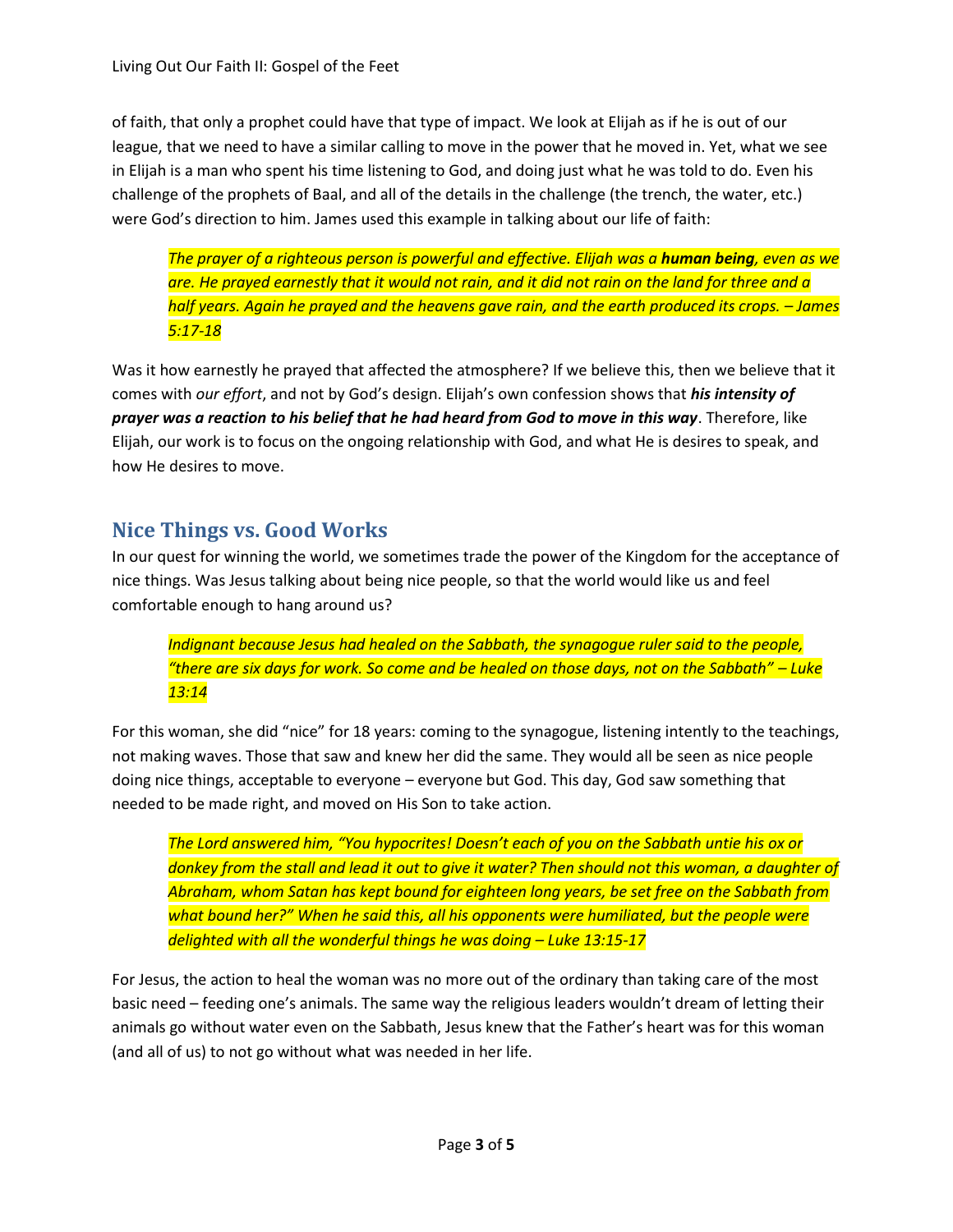# **Walking In the Father's House**

*But he answered his father "Look! All these years I've been slaving for you and never disobeyed your orders. Yet you never gave me even a young goat so I could celebrate with my friends – Luke 15:29*

He was… not realizing that he already had a special place

The draw toward justification by works is so strong, as evidenced by the older brother of the prodigal. He had everything at his disposal, and could have enjoyed any or all of it at any time. In his anger, he displayed his own failure in his focus: he wanted to be seen as honored before his friends for what he did, not before his Father for who he was. The older brother did what he did to distance himself from his younger brother ("I never disobeyed you"), expecting special consideration from his Father. He was looking to use the works he was doing to earn him a special place in his Father's house, not realizing that **he already had** 

**a special place**.

*My son, the father said, you are always with me and everything I have is yours. But we had to celebrate and be glad, because this brother of yours was dead and is alive again… - Luke 15:31- 32*

The older brother thought that the younger was celebrating with his friends, only to find out that it was the father who was celebrating with him. Similarly, our Father wants to celebrate with us in every establishment of relationship, every returning to Him, every opportunity for Him to declare that we are His children. We don't have to feel that we are being treated differently or less because of what we see, because our position with our Father is not because of what we do, but because of who we are in Him.

#### **Not Losing Focus**

*When Simon saw that the Spirit was given at the laying on of the apostles' hands, he offered them money and said "Give me also this ability so that everyone on whom I lay hands may receive the Holy Spirit" – Acts 8:18-19*

Simon's life before Christ was one of doing things to get attention. Simon had a following and used sorcery to amaze people. When Philip came, Simon became a believer, and everything was fine, until he saw something that was new to him. Because of this, he lost focus, and went back to his thought of "things" that could bring him attention.